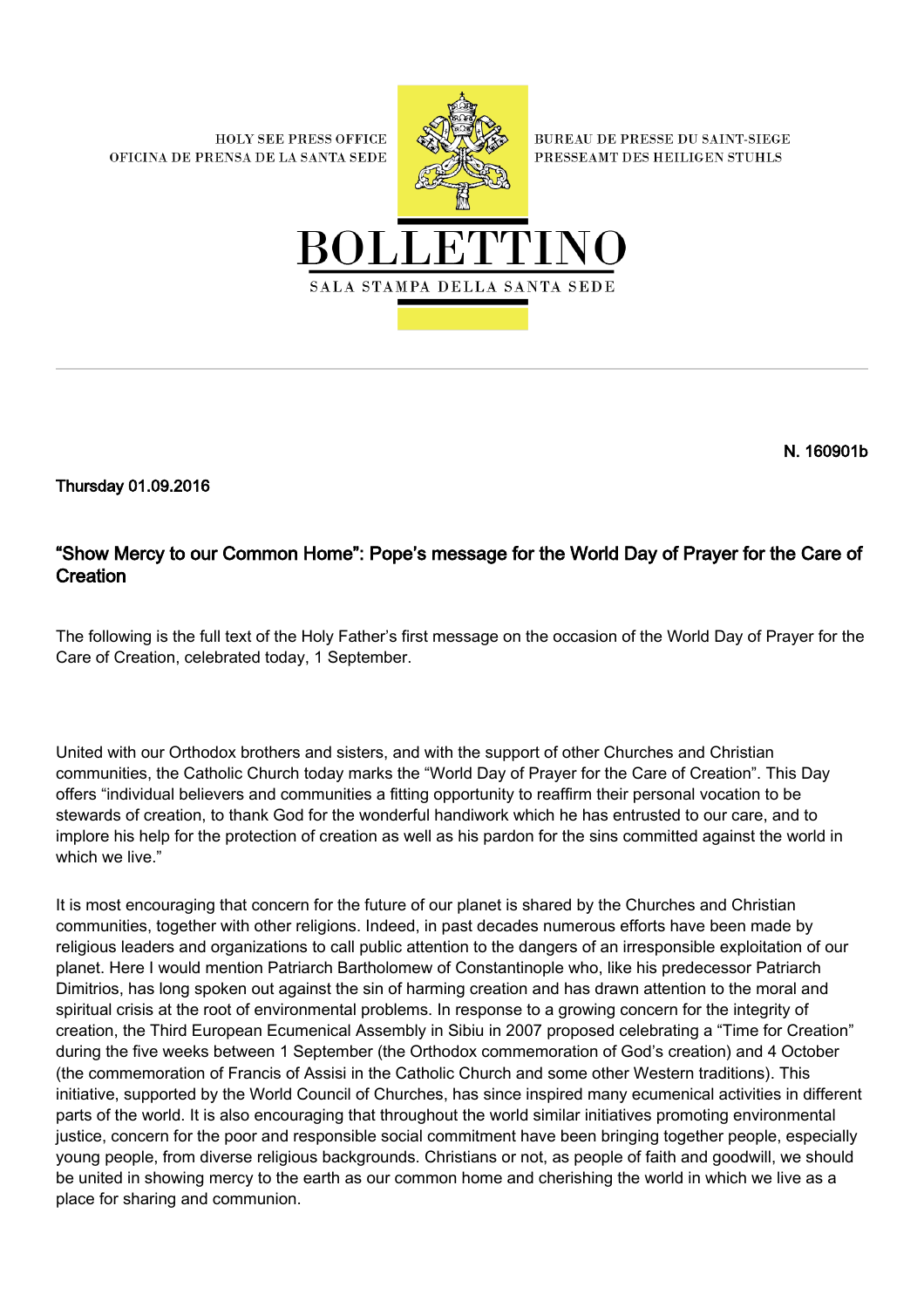### 1. The earth cries out …

With this Message, I renew my dialogue with "every person living on this planet" about the sufferings of the poor and the devastation of the environment. God gave us a bountiful garden, but we have turned it into a polluted wasteland of "debris, desolation and filth". We must not be indifferent or resigned to the loss of biodiversity and the destruction of ecosystems, often caused by our irresponsible and selfish behaviour. "Because of us, thousands of species will no longer give glory to God by their very existence, nor convey their message to us. We have no such right".

Global warming continues, due in part to human activity: 2015 was the warmest year on record, and 2016 will likely be warmer still. This is leading to ever more severe droughts, floods, fires and extreme weather events. Climate change is also contributing to the heart-rending refugee crisis. The world's poor, though least responsible for climate change, are most vulnerable and already suffering its impact.

As an integral ecology emphasises, human beings are deeply connected with all of creation. When we mistreat nature, we also mistreat human beings. At the same time, each creature has its own intrinsic value that must be respected. Let us hear "both the cry of the earth and the cry of the poor", and do our best to ensure an appropriate and timely response.

## 2. … for we have sinned

God gave us the earth "to till and to keep" in a balanced and respectful way. To till too much, to keep too little, is to sin.

My brother, Ecumenical Patriarch Bartholomew has courageously and prophetically continued to point out our sins against creation. "For human beings… to destroy the biological diversity of God's creation; for human beings to degrade the integrity of the earth by causing changes in its climate, by stripping the earth of its natural forests or destroying its wetlands; for human beings to contaminate the earth's waters, its land, its air, and its life – these are sins." Further, "to commit a crime against the natural world is a sin against ourselves and a sin against God."

In the light of what is happening to our common home, may the present Jubilee of Mercy summon the Christian faithful "to profound interior conversion", sustained particularly by the sacrament of Penance. During this Jubilee Year, let us learn to implore God's mercy for those sins against creation that we have not hitherto acknowledged and confessed. Let us likewise commit ourselves to taking concrete steps towards ecological conversion, which requires a clear recognition of our responsibility to ourselves, our neighbours, creation and the Creator.

### 3. An examination of conscience and repentance

The first step in this process is always an examination of conscience, which involves "gratitude and gratuitousness, a recognition that the world is God's loving gift, and that we are called quietly to imitate His generosity in self-sacrifice and good works… It also entails a loving awareness that we are not disconnected from the rest of creatures, but joined in a splendid universal communion. As believers, we do not look at the world from without but from within, conscious of the bonds with which the Father has linked us to all beings".

Turning to this bountiful and merciful Father Who awaits the return of each of his children, we can acknowledge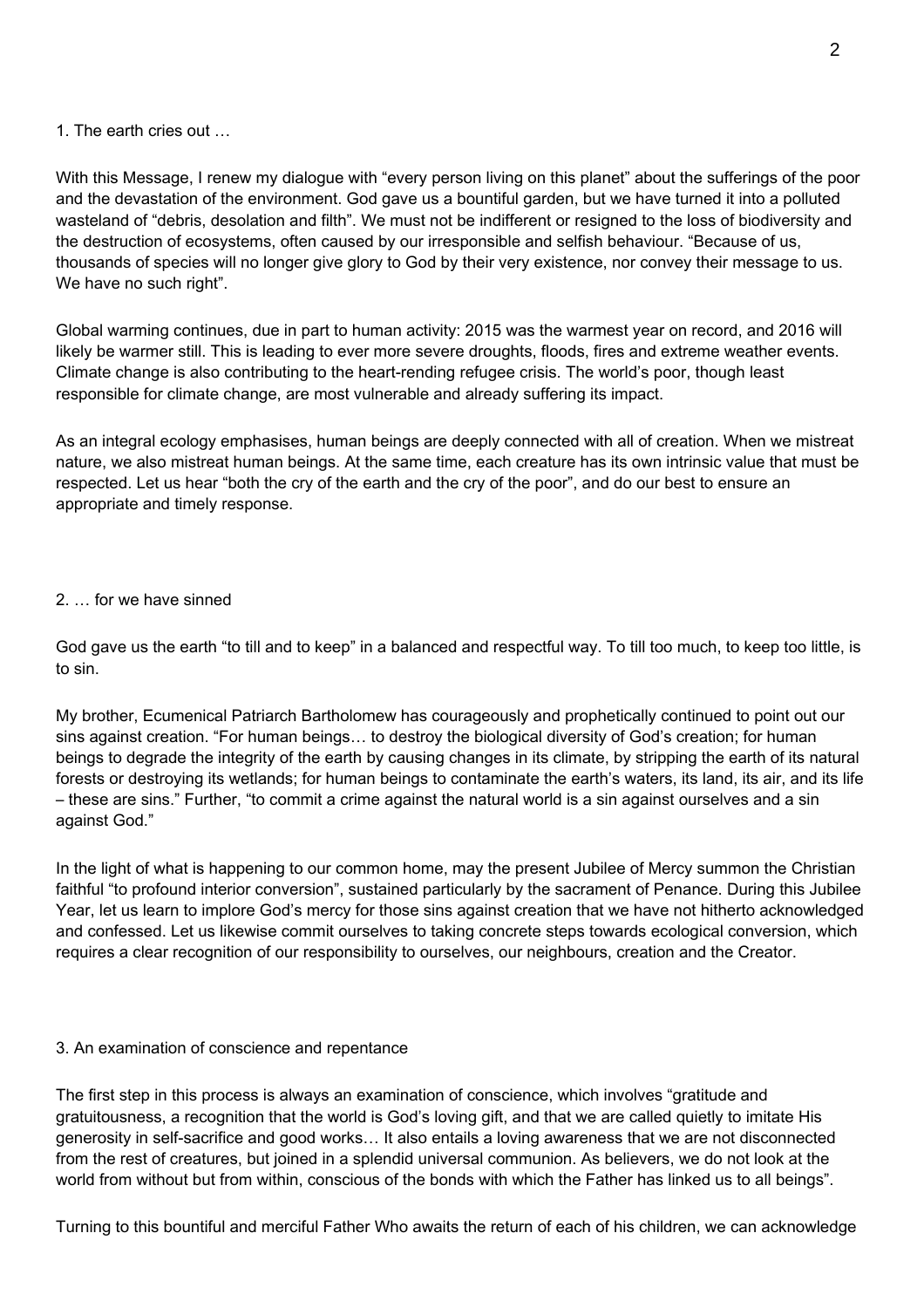our sins against creation, the poor and future generations. "Inasmuch as we all generate small ecological damage," we are called to acknowledge "our contribution, smaller or greater, to the disfigurement and destruction of creation." This is the first step on the path of conversion.

In 2000, also a Jubilee Year, my predecessor St. John Paul II asked Catholics to make amends for past and present religious intolerance, as well as for injustice towards Jews, women, indigenous peoples, immigrants, the poor and the unborn. In this Extraordinary Jubilee of Mercy, I invite everyone to do likewise. As individuals, we have grown comfortable with certain lifestyles shaped by a distorted culture of prosperity and a "disordered desire to consume more than what is really necessary", and we are participants in a system that "has imposed the mentality of profit at any price, with no concern for social exclusion or the destruction of nature." Let us repent of the harm we are doing to our common home.

After a serious examination of conscience and moved by sincere repentance, we can confess our sins against the Creator, against creation, and against our brothers and sisters. "The Catechism of the Catholic Church presents the confessional as the place where the truth makes us free." We know that "God is greater than our sin", than all our sins, including those against the environment. We confess them because we are penitent and desire to change. The merciful grace of God received in the sacrament will help us to do so.

### 4. Changing course

Examining our consciences, repentance and confession to our Father who is rich in mercy lead to a firm purpose of amendment. This in turn must translate into concrete ways of thinking and acting that are more respectful of creation. For example: "avoiding the use of plastic and paper, reducing water consumption, separating refuse, cooking only what can reasonably be consumed, showing care for other living beings, using public transport or car-pooling, planting trees, turning off unnecessary lights, or any number of other practices". We must not think that these efforts are too small to improve our world. They "call forth a goodness which, albeit unseen, inevitably tends to spread" and encourage "a prophetic and contemplative lifestyle, one capable of deep enjoyment free of the obsession with consumption".

In the same way, the resolve to live differently should affect our various contributions to shaping the culture and society in which we live. Indeed, "care for nature is part of a lifestyle which includes the capacity for living together and communion". Economics and politics, society and culture cannot be dominated by thinking only of the short-term and immediate financial or electoral gains. Instead, they urgently need to be redirected to the common good, which includes sustainability and care for creation.

One concrete case is the "ecological debt" between the global north and south. Repaying it would require treating the environments of poorer nations with care and providing the financial resources and technical assistance needed to help them deal with climate change and promote sustainable development.

The protection of our common home requires a growing global political consensus. Along these lines, I am gratified that in September 2015 the nations of the world adopted the Sustainable Development Goals, and that, in December 2015, they approved the Paris Agreement on climate change, which set the demanding yet fundamental goal of halting the rise of the global temperature. Now governments are obliged to honour the commitments they made, while businesses must also responsibly do their part. It is up to citizens to insist that this happen, and indeed to advocate for even more ambitious goals.

Changing course thus means "keeping the original commandment to preserve creation from all harm, both for our sake and for the sake of our fellow human beings." A single question can keep our eyes fixed on the goal: "What kind of world do we want to leave to those who come after us, to children who are now growing up?".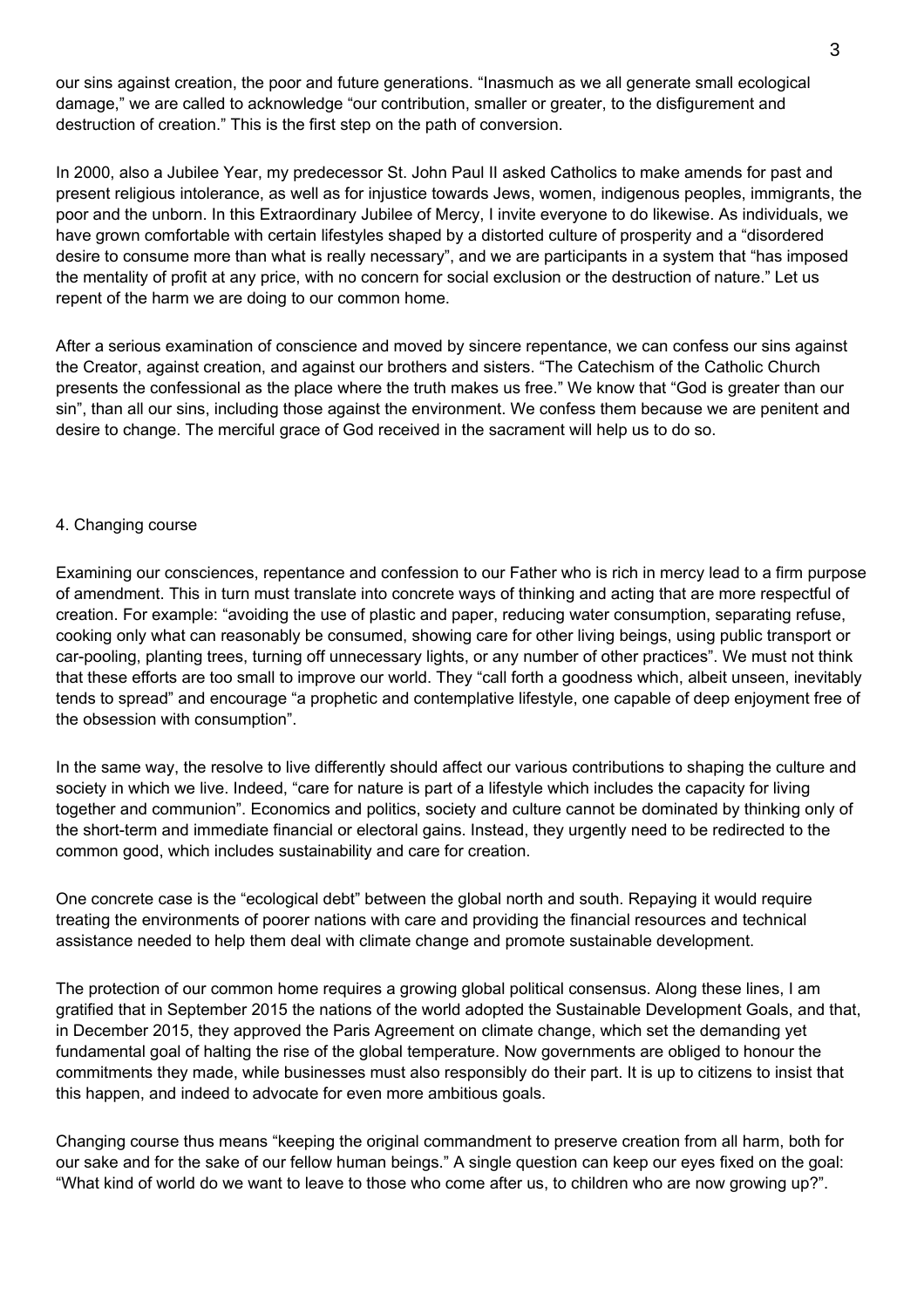#### 5. A new work of mercy

"Nothing unites us to God more than an act of mercy, for it is by mercy that the Lord forgives our sins and gives us the grace to practise acts of mercy in his name."

To paraphrase St. James, "we can say that mercy without works is dead … In our rapidly changing and increasingly globalized world, many new forms of poverty are appearing. In response to them, we need to be creative in developing new and practical forms of charitable outreach as concrete expressions of the way of mercy."

The Christian life involves the practice of the traditional seven corporal and seven spiritual works of mercy. "We usually think of the works of mercy individually and in relation to a specific initiative: hospitals for the sick, soup kitchens for the hungry, shelters for the homeless, schools for those to be educated, the confessional and spiritual direction for those needing counsel and forgiveness… But if we look at the works of mercy as a whole, we see that the object of mercy is human life itself and everything it embraces."

Obviously "human life itself and everything it embraces" includes care for our common home. So let me propose a complement to the two traditional sets of seven: may the works of mercy also include care for our common home.

As a spiritual work of mercy, care for our common home calls for a "grateful contemplation of God's world" which "allows us to discover in each thing a teaching which God wishes to hand on to us". As a corporal work of mercy, care for our common home requires "simple daily gestures which break with the logic of violence, exploitation and selfishness" and "makes itself felt in every action that seeks to build a better world".

### 6. In conclusion, let us pray

Despite our sins and the daunting challenges before us, we never lose heart. "The Creator does not abandon us; he never forsakes his loving plan or repents of having created us… for he has united himself definitively to our earth, and his love constantly impels us to find new ways forward". In a particular way, let us pray on 1 September, and indeed throughout the year:

"O God of the poor,

help us to rescue the abandoned

and forgotten of this earth,

who are so precious in your eyes…

God of love, show us our place in this world

as channels of your love

for all the creatures of this earth.

God of mercy, may we receive your forgiveness

and convey your mercy throughout our common home.